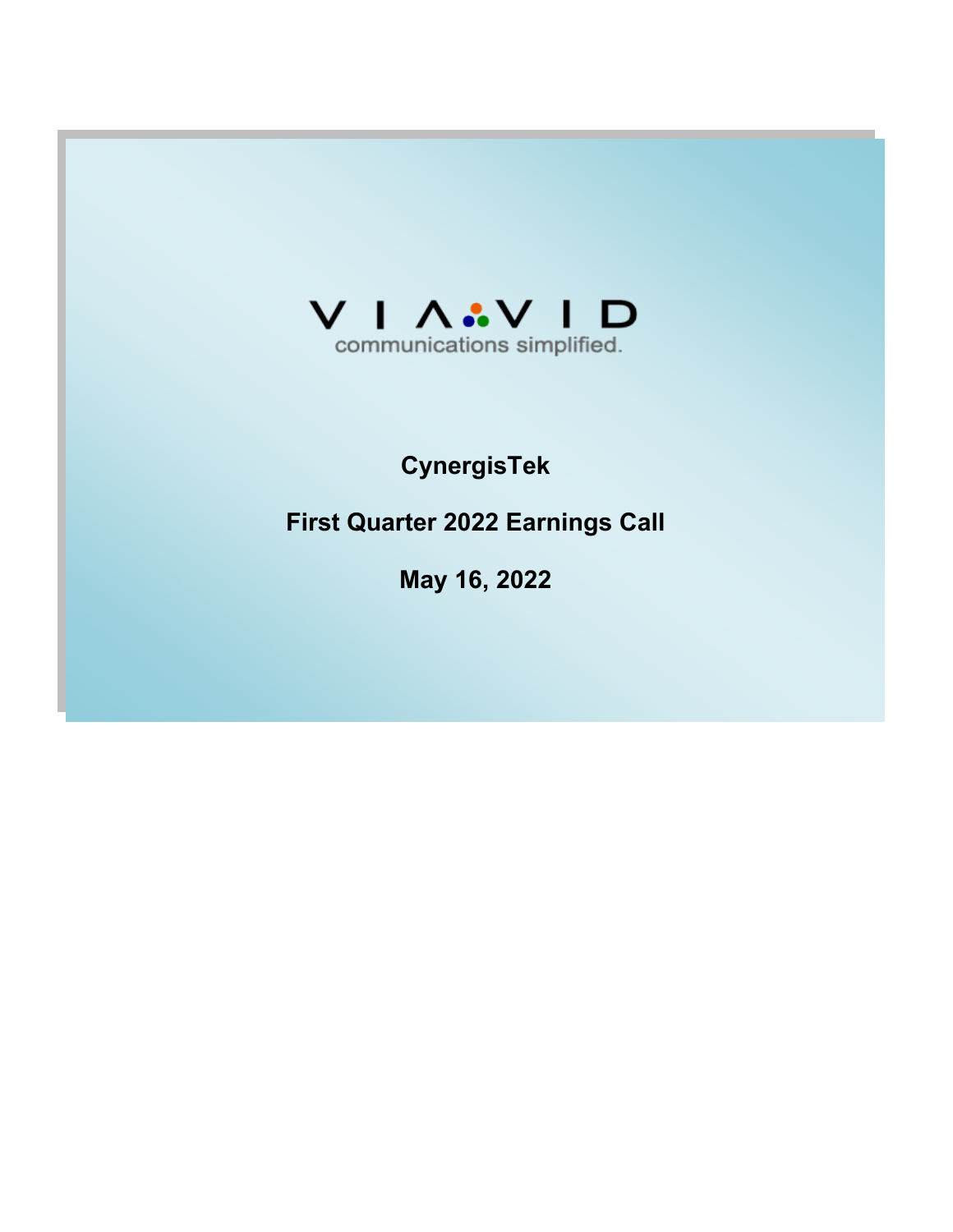## **C O R P O R A T E P A R T I C I P A N T S**

**Bryan Flynn,** *Investor Relations* **Mac McMillan,** *President, and Chief Executive Officer*

**Paul Anthony,** *Chief Financial Officer*

## **C O N F E R E N C E C A L L P A R T I C I P A N T S**

**Matthew Hewitt,** *Craig-Hallum Capital Group*

## **P R E S E N T A T I O N**

## **Operator**

Good day, everyone. Welcome to the CynergisTek First Quarter 2022 Earnings Call.

Today's conference is being recorded.

Now at this time, I'd like to turn the conference over to Mr. Bryan Flynn.

Please go ahead, sir.

#### **Bryan Flynn**

Welcome to CynergisTek's First Quarter 2022 Earnings Call.

Joining me today from the Company are Mr. Mac McMillan, President and Chief Executive Officer; and Mr. Paul Anthony, Chief Financial Officer.

Before we begin the formal presentation, I'd like to remind everyone that some statements made on the call and webcast, including those regarding future financial results and industry prospects, among others, are forward-looking. These forward-looking statements can be identified by the use of forward-looking terminology such as beliefs, expects, anticipates, would, could, intends, may, will, or similar expressions and are subject to a number of risks and uncertainties that could cause actual results to differ materially from those described in today's conference. Certain of these risks and uncertainties are or will be described in greater detail in the Company's public filings with the SEC.

Given these risks and uncertainties, listeners should not place undue reliance on any forward-looking statements and should recognize that the statements are predictions of future results which may not occur as anticipated.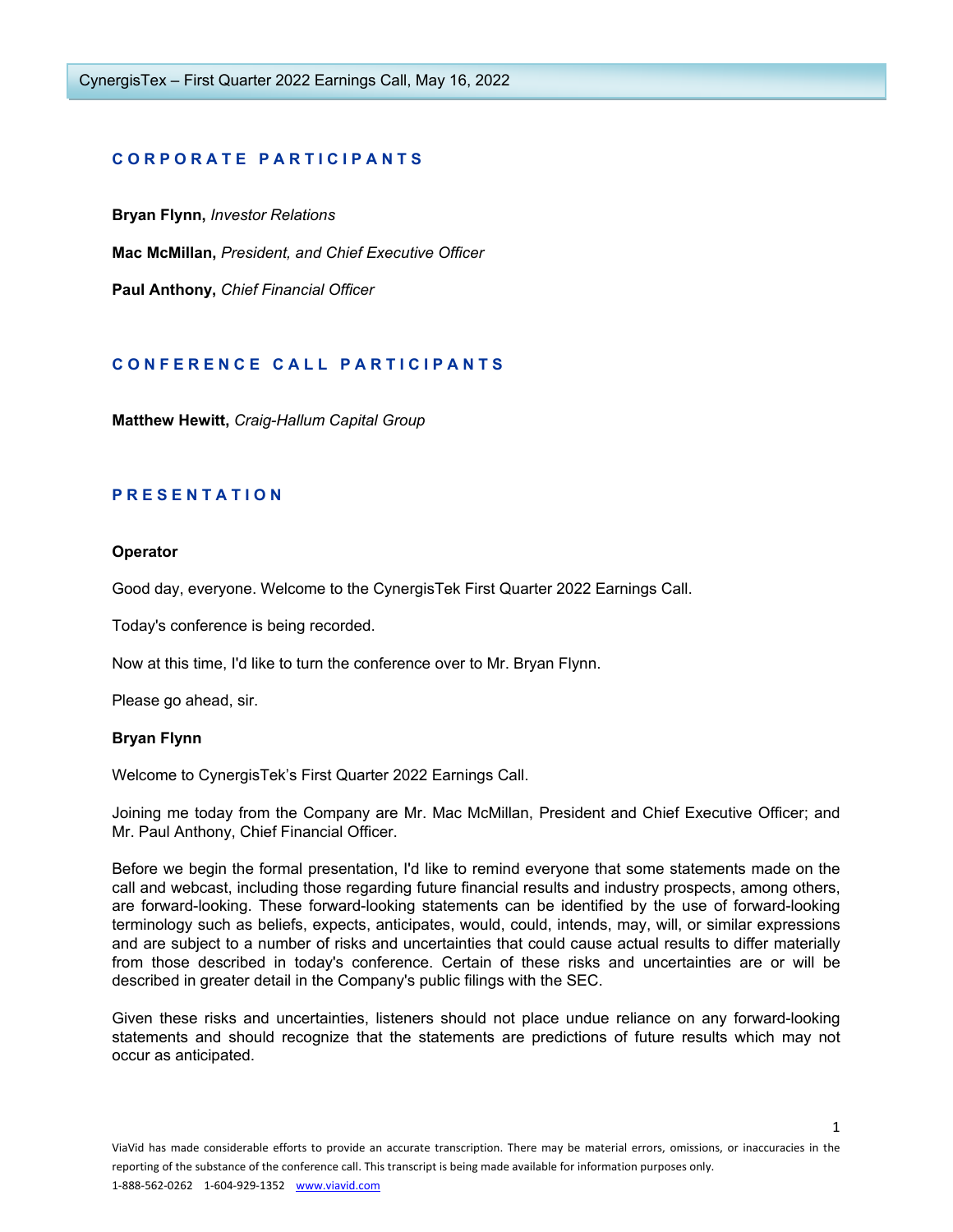CynergisTek is under no obligation and expressly disclaims any such obligation to update or alter its forward-looking statements, whether as a result of new information, future events, or otherwise.

At this time, I'd like to turn the call over to Mac McMillan, our President and CEO.

## **Mac McMillan**

Thank you, Bryan. Hello everyone, and welcome to our Q1 '22 call today. We'll be brief, as we just spoke a little over a month ago during our Q4 and annual 2021 call.

CynergisTek kicked off 2022 with another quarter of sequential revenue growth. Q1 was 22% over the last two quarters. We have seen progress as we execute our plan, and sales activity in Q3 and Q4 of 2021 has had a positive impact on revenue with a 12% growth year-over-year. Both sales and delivery team's efforts at the end of 2021 contributed to those results. We saw a strong upsell engagement as managed service customers expanded their contracts by adding some of our new technology-enabled services from a strong and growing strategic partnership portfolio. We see a long runway for customer expansion and upsell opportunity as we integrate these new partnership solutions with our services wrapped around their technologies.

Another innovation coming out of Q1 was our new continuous risk monitoring program, or CRMP, a new managed service that saw an immediate win as it launched. This service continues our transformation to a managed service provider and addressed an immediate need that was identified in multiple customer sales discussions. It also speaks to the caliber of security expertise we have in our delivery team and their ability to turn around a market-ready solution in only a few short weeks.

We had been planning and talking about this service for some time. So, when the environmental factors of both the current economic pressures as well as the emerging compliance requirements from insurance carriers converged to challenge our customers, we expedited its development. The result: a new service and our first win for that new program. A three-year contract, which provided continuous threat monitoring services, established countermeasures to combat ransomware and malicious attacks, and adequately address the cyber insurance requirements that will allow them to get and maintain coverage while ensuring lower premiums.

We heard from our clients, they need the technology solutions that will help them combat cyber threats, but with appropriate support. With our strong technology partnerships, we were able to build the CRMP program using the same approach we have taken with other managed services and fill yet another need in the market. This service has gained immediate traction, and we have already identified several multiple six-figure managed service opportunities with both new and existing customers. This service adds another critical component to our managed service portfolio and our ability to support our clients' needs.

The legacy CAP service is focused on program building and meets the needs of those clients at the beginning of their journey, or who are most interested in compliance. The resiliency partner program focuses on validation of controls and assists those clients most interested in determining the efficacy of their program while reducing risk and building resiliency. The vendor security management service focuses on third-party supply chain and the risk that they present. The patient privacy monitoring service focuses on internal and external privacy threats from individuals with access to critical data.

Now the CRMP adds a tailored solution for those looking to complete gaps in their cyber technology stack and enhance monitoring and response capabilities. In concert with these services, we continue to offer consulting professional services and remediation support to assist our clients with all their privacy, security, and audit needs.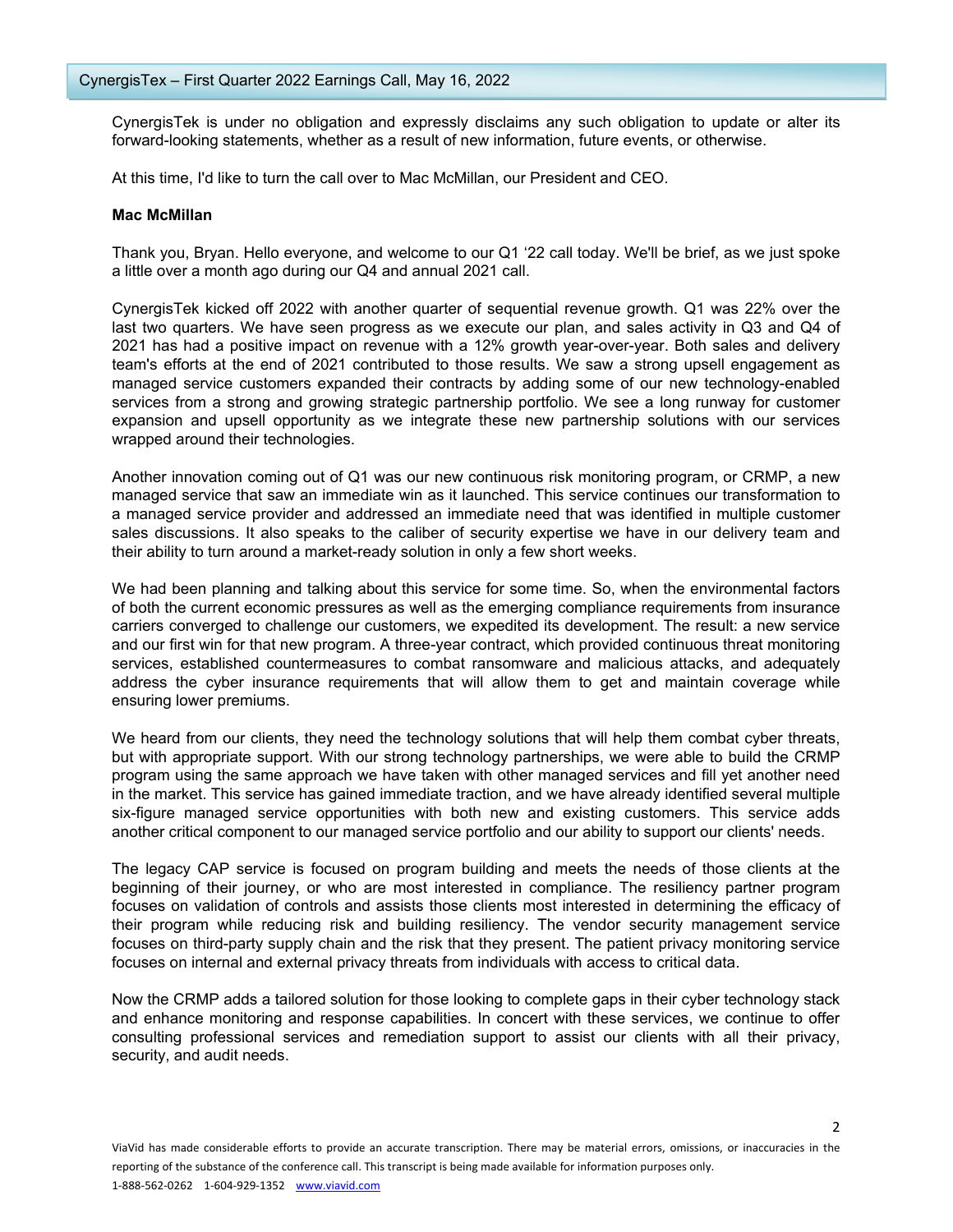Renewals remain strong, and we are on track to close greater than 90% of those renewals in the first six months of the year. We added 15 new clients in Q1, 37% of our annual goal, making a good start on that goal for the year. Many of these new customers bought managed services, which will contribute to both our top-line revenue as well as pre-sold revenues in years to follow.

Our audit team saw continued success in Q1 and helped drive our professional and consulting services revenue to a healthy growth of 32% year-over-year. Although bookings for the quarter were down at \$2.4 million due to some deals pushing out into Q2 as a result of the current economic uncertainties, sales pipeline continued to grow.

Healthcare entities are challenged as they grapple with inflation, rising interest rates, and shrinking operating margins. While this did not result in cancellations in Q1, it did contribute to changes in the industry's spend with some shrinkage and/or delays. We continue to still see new pipeline created, as I mentioned, with both upsells and new customers. So, the requirement is still there. The need is still there. The concern is still there, and new opportunities are being identified.

As a reminder, we traditionally see seasonality in sales, with Q1 being slower. We've consistently shared our strategy to be a market leader in healthcare, cybersecurity, privacy, and audit and our desire to transition to a managed service provider platform. As you may have seen, we recently strengthened our leadership team with the addition of Jaime Reynolds, our new Vice President of Business Development and Strategy. She brings two decades of healthcare and cybersecurity sales and business development expertise, as well as a successful track record of building and executing go-to-market sales strategies.

Early in her career, Jaime developed the healthcare vertical in both North America, Europe and Middle East and Africa regions for a global IT media consultancy, which is where her passion for solving challenges in healthcare began. Jaime has since held various leadership roles in sales, business development, and strategy at the Herjavec Group, BluePrint HIT, now Intraprise Health, and Fortified Health Security. Jaime will be responsible for driving growth with our managed services, in particular the new CRMP pulling from experience, and taking similar services to market previously. Jaime knows healthcare. She knows cybersecurity. She knows the MSP space, and she has an excellent reputation in the industry, strong track record of performance, and she joins our team just in time to drive our go-tomarket strategy with these services.

Our biggest challenge in 2022 should not be any surprise to anyone who's been paying attention to the markets, the world stage, or the economy. Healthcare organizations, like other industries, have another significant headwind, and that is being resource constrained. This, coupled with the continued high scrutiny around security and a growing lack of IT resources, means the customers of all sizes and levels of sophistication will be in need of the security expertise that we can provide. This factor, more than any other, is driving the transformation towards managed service providers and solutions.

Organizations cannot find and retain the expertise they need to accomplish this critical mission internally. Our business is taking the steps necessary to drive both top-line growth and margin improvement. As always, we continue to assess our strategic options, which includes evaluating our expense profile, relationships with our strategic partners, and transactions, with the potential to drive enhanced shareholder value as we ourselves go through this transformation.

With that, let me turn it over to Paul now to cover the financials and be back before we wrap it up.

## **Paul Anthony**

Thank you, Mac.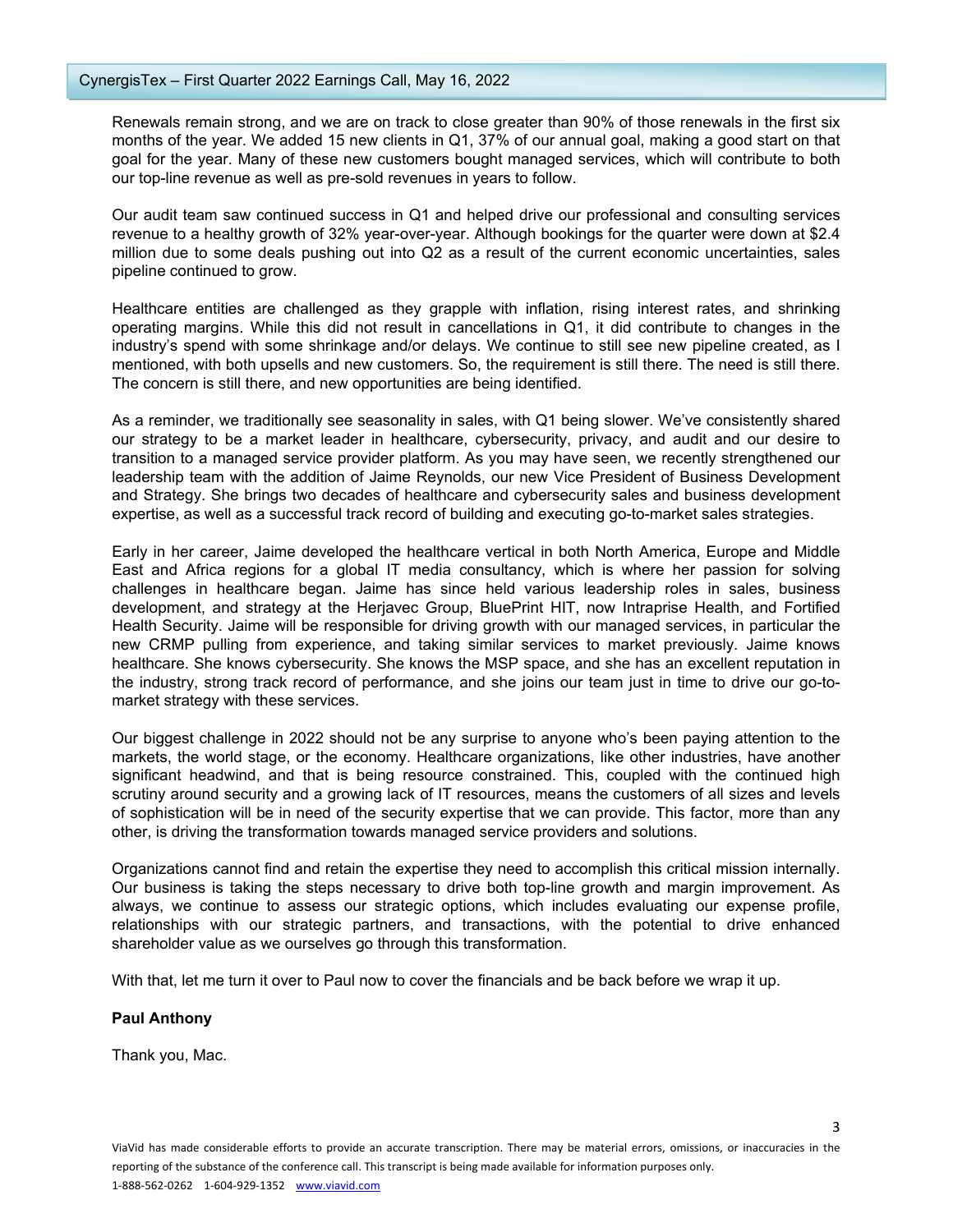Addressing the Q1 standard financial disclosures, revenue increased by 12% to \$4.7 million compared to \$4.2 million last year. Consulting and professional services revenue increased by \$0.6 million to \$2.3 million when compared to Q1 of 2021, and we saw sequential revenue growth in Q1 of 5% compared to Q4. These increases are due to the strong bookings from the end of the year.

Gross margin increased by 2% to 40% for Q1 2022 when compared to the same period last year after adjusting Q1 for the employee retention tax credits. This margin increase again was due to the increased revenue. SG&A expenses decreased to \$2.7 million for Q1 2022 compared to \$2.9 million for the same period in 2021. The decrease is due to \$0.1 million less in professional fees and \$0.1 million lower of stock-based compensation.

Non-GAAP, Adjusted EBITDA loss was unchanged at \$0.6 million for Q1 2022 compared to the same period last year. Although our cash balance at March 31 was \$1.2 million due to a number of annual seasonal cash outlays, we did receive our tax refund at \$1.4 million in April this year, shoring up our short-term cash position. Longer term, we do anticipate we may need additional growth capital and have a number of options we are looking at working with our board, investors, and banking partners. The full financials and reconciliation of GAAP to non-GAAP can be found in the earnings release that came out today.

This concludes the financials and the prepared remarks for Q1.

Operator, you can open the floor to questions.

#### **Operator**

Thank you. We will take our first question from Matthew Hewitt with Craig-Hallum Capital Group.

#### **Matthew Hewitt**

Good afternoon, gentlemen. Thank you for taking the questions.

Maybe the first one up, and I think Mac, you mentioned this—it was just a month ago. We were speaking last when you reported Q4. Maybe if you could elaborate a little bit on how the market has changed over the past month that we've seen several companies and health systems quite frankly have announced cybersecurity events, whether it's ransomware, or hacks, or whatnot. I'm just curious what you're seeing in the market? What you're hearing from customers? How that's translating into the pipeline?

#### **Mac McMillan**

Sure. Well, I think from a threat perspective, it hasn't changed much at all, meaning they were already being highly targeted. They're still being highly targeted. They're feeling the impact of that.

I think what's changed the most is obviously they've started to deal with what's going on around them with respect to the economic pressures. They've kind of sort of began to reprioritize what they're looking at in terms of how they're going to spend their dollars. A lot of the compliance-related assessment-type stuff that they do has kind of sort of taken a backseat to the requirement to acquire the technologies that they're being pushed to acquire not only by the threat but also by folks like the insurance carriers who are coming out with very specific requirements for these folks with, of course, the added impact of if you don't do this, it's either going to result in no coverage, or it's going to result in coverage at a much higher premium.

Which is one of the reasons why we pivoted very quickly and accelerated the development of the CRMP program, because we had already begun putting in place the various partnerships that we needed to be

4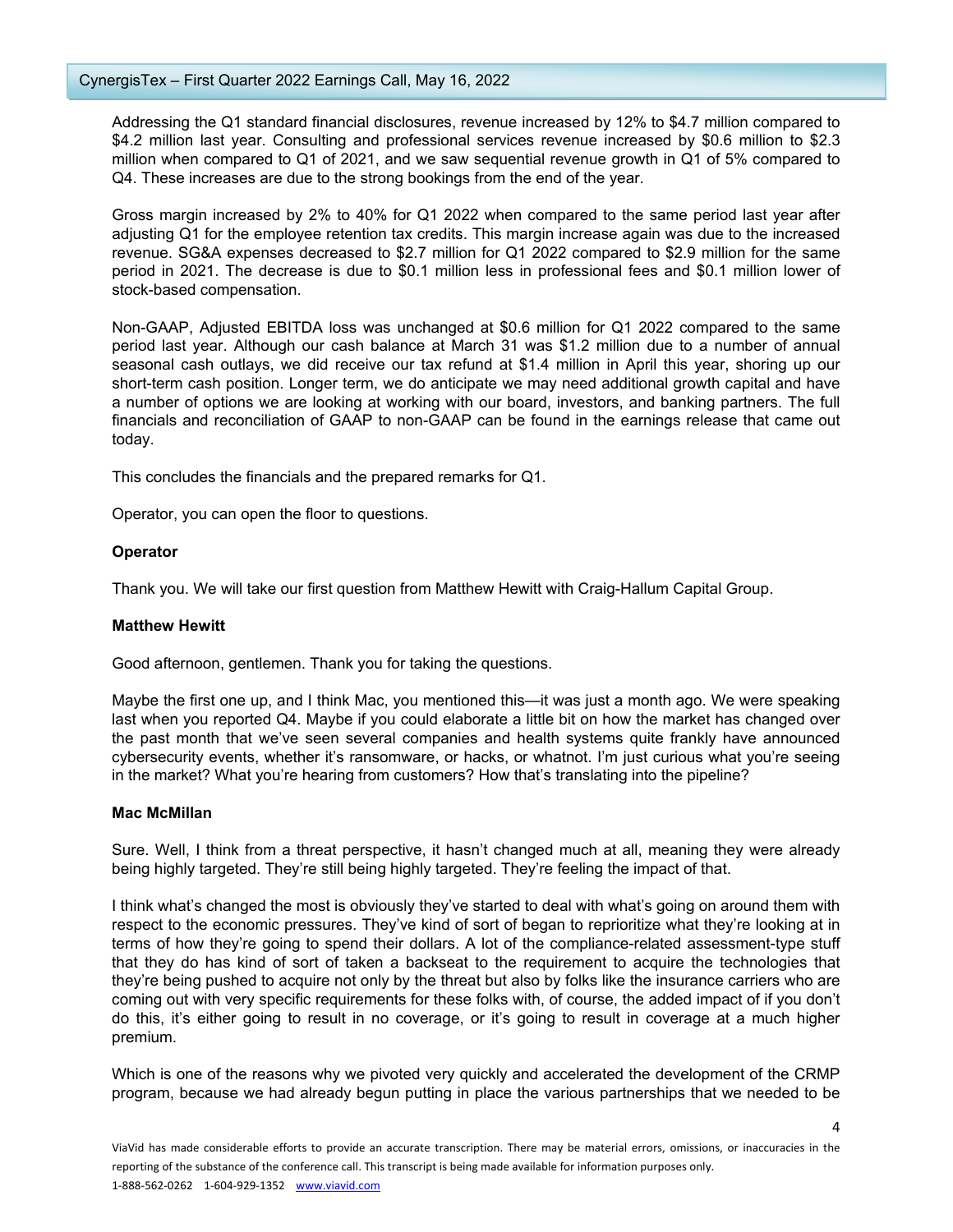able to offer a 24/7 SOC as well as EDR and MFA and other solutions that these folks were being pushed to acquire.

We just hadn't rolled it out yet. When we saw things began to slow down in Q1 as a result of all of this, and we began to try to figure out where's their attention going to move to, we began to have these conversations with our customers around what was in front of them and what they were most concerned about, loud and clear it came back: we got to fix the technical side of this. We need to have the right solutions to be able to block these attacks, or recognize these attacks and deal with them a lot quicker.

We basically accelerated that program, and it's actually been very well received. We have multiple opportunities out there now. So, it actually kind of caused the—a lot of times necessity they say is the seed of innovation. The innovation had already begun, but in this case, it just accelerated it. I think it's actually a good thing in the long run.

## **Matthew Hewitt**

That's great. Thank you for the color there.

Regarding the pipeline, and I realize that Q1, you traditionally have a little bit of seasonality from a booking's perspective, but maybe you could elaborate a little bit on how things have moved here so far in Q2, being a month and a half through. I'm just curious if you've been able to close any of those deals that pushed out from Q1, what you're hearing from customers this quarter?

## **Mac McMillan**

Sure. So, we were able to close some of the deals that were pushed out from Q1. It's still there, still dealing with this economic pressure. It's still slower, I'd say, than usual. We are beginning to see a little bit more activity as we move through the second quarter. It seems like there's still a lot of need out there. There's still creating a lot of pipeline in terms of opportunity. They're still talking about things that they want to do. We're just dealing with a little slowness, if you will, on the financial side in terms of getting deals approved and actually through signature.

## **Matthew Hewitt**

Got it. Then I guess, regarding the gross margin, obviously a nice little pop there. How should we be thinking about that as the year progresses? Is that a sustainable level? Do you think you could see further expansion? Any color there would be helpful?

## **Mac McMillan**

Yes. Well, I think a lot of that's going to really be due to how sales comes along through the year, right. Because basically what you saw there was at the end of the year, last year we had—sales were actually growing. We were closing deals a lot quicker towards the end of the year, which was raising the amount of revenue that was coming in, which was somewhat righting the ship, if you will, in terms of driving those margins in the right direction. So, I think a lot of it's going to depend on how this year plays out with respect to ultimately where sales goes in terms of how the margins stay or grow or what they do.

## **Matthew Hewitt**

Got it. All right. Thank you very much.

## **Mac McMillan**